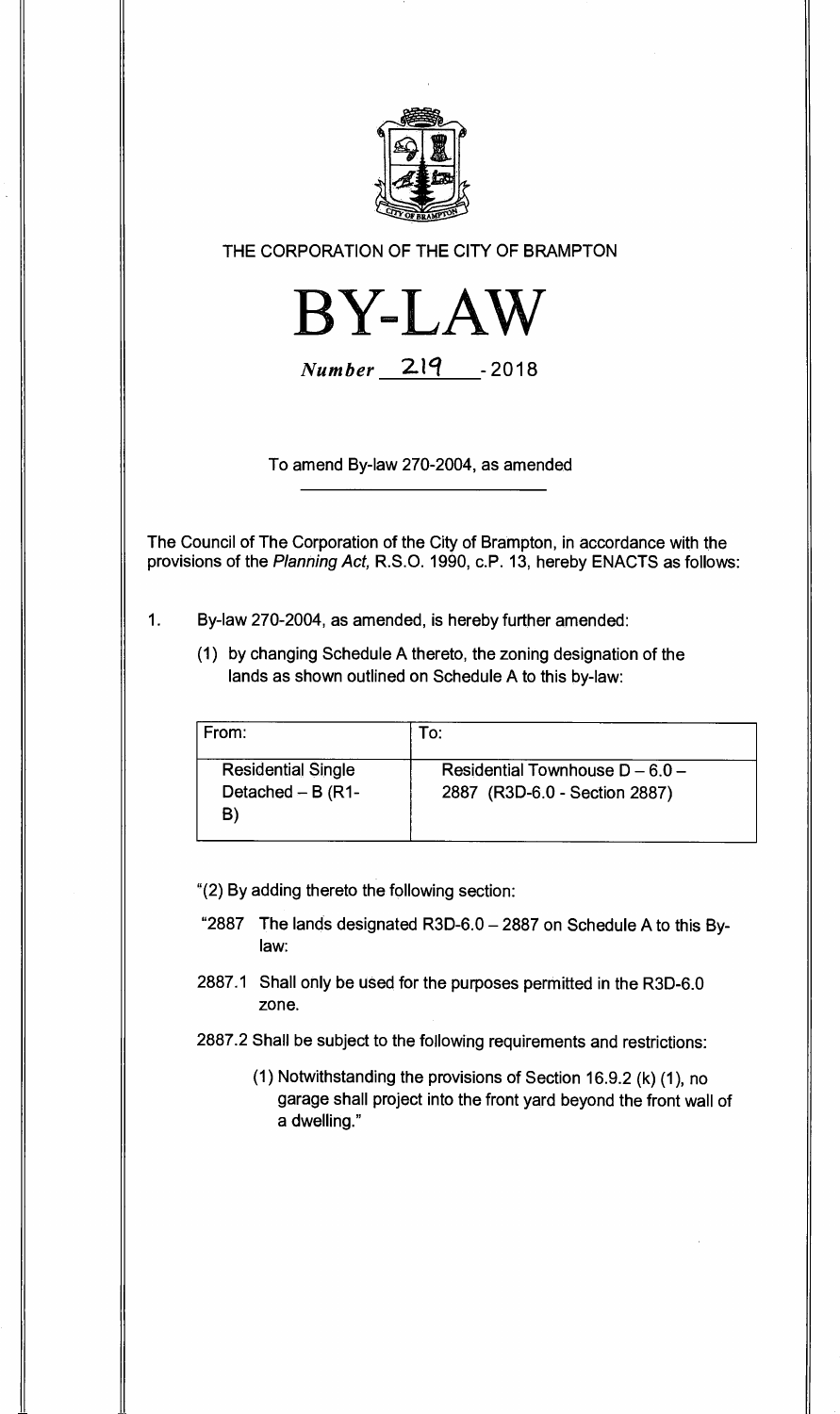**ENACTED and PASSED this 12th day of September, 2018.** 



(CO1E05.011)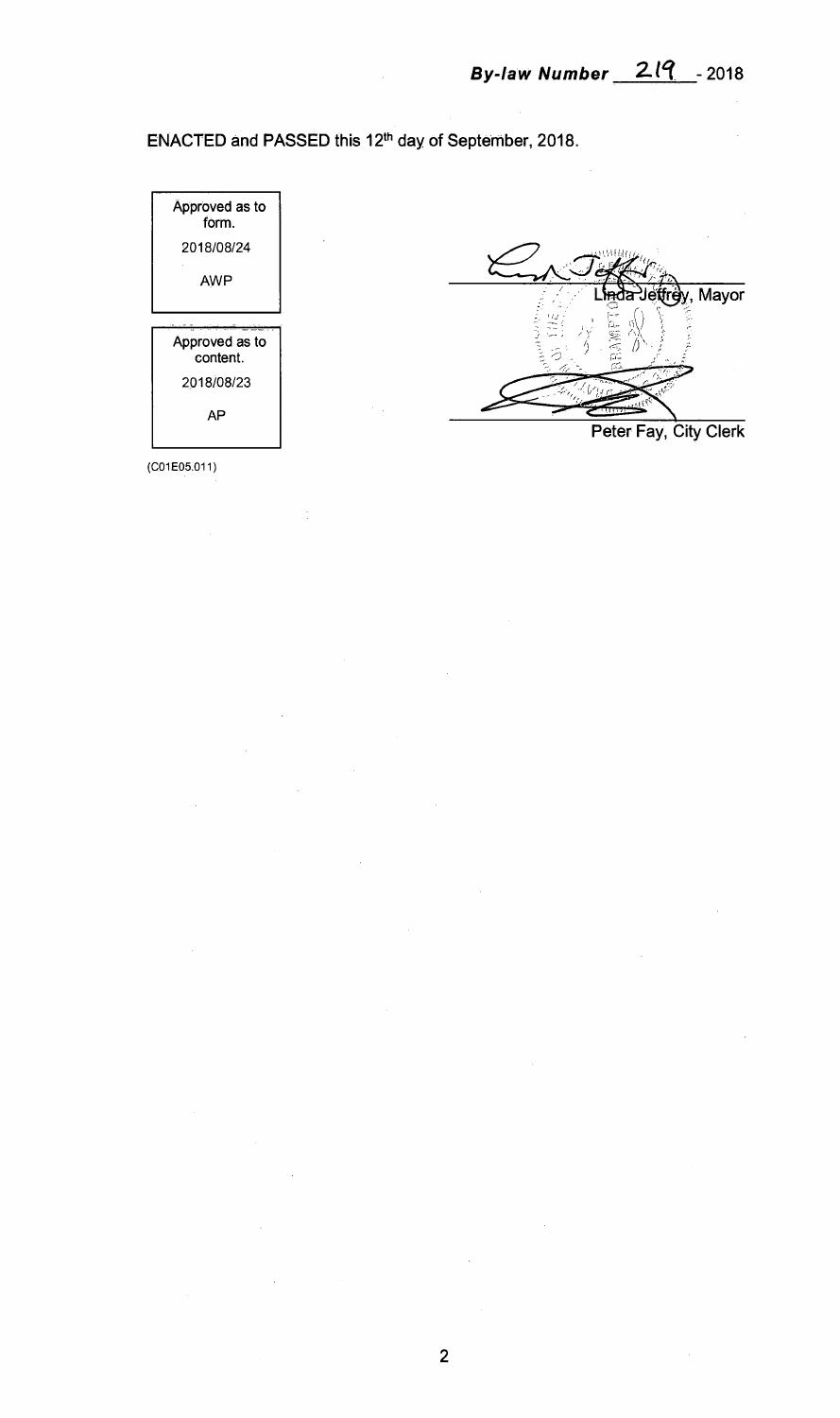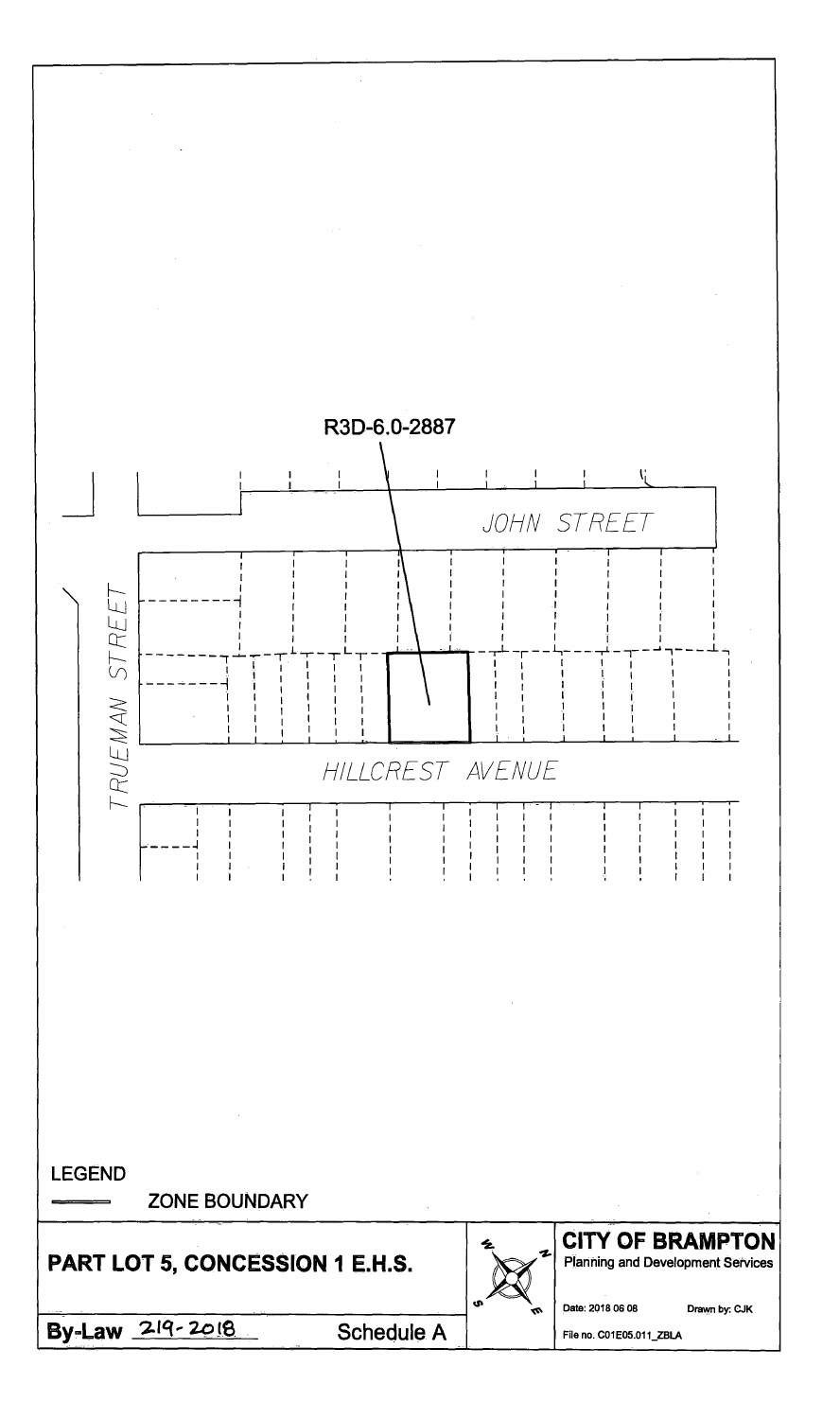